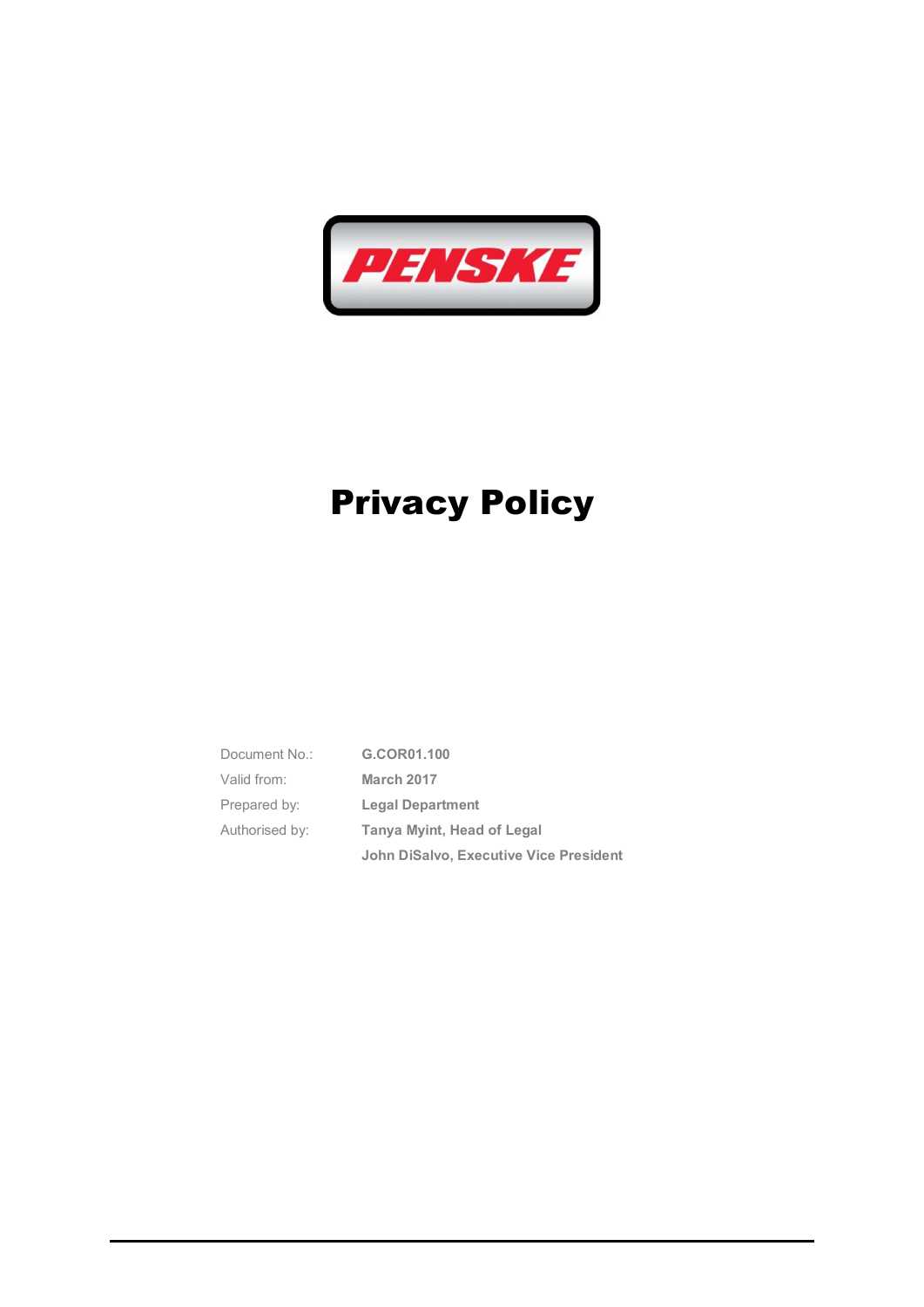

#### Index

|                         |                                                  | 271671       |
|-------------------------|--------------------------------------------------|--------------|
|                         |                                                  |              |
|                         | <b>Privacy Policy</b>                            |              |
|                         |                                                  |              |
| <b>Index</b>            |                                                  |              |
| $\mathbf 1$             | Introduction                                     | $\mathbf{3}$ |
| $\mathbf{2}$            | <b>Collection of Personal Information</b>        | 3            |
| 3                       | Use and disclosure of Personal Information       | 4            |
| 4                       | <b>Personal Information quality</b>              | 5            |
| 5                       | <b>Personal Information security</b>             | 5            |
| 6                       | Access to and correction of Personal Information | 5            |
| $\overline{\mathbf{7}}$ | <b>Changes to this Policy</b>                    | 6            |
| 8                       | <b>Complaints</b>                                | ĥ            |
| 9                       | <b>Privacy Officer's contact details</b>         | 7            |
|                         | <b>Document Control</b>                          | 8            |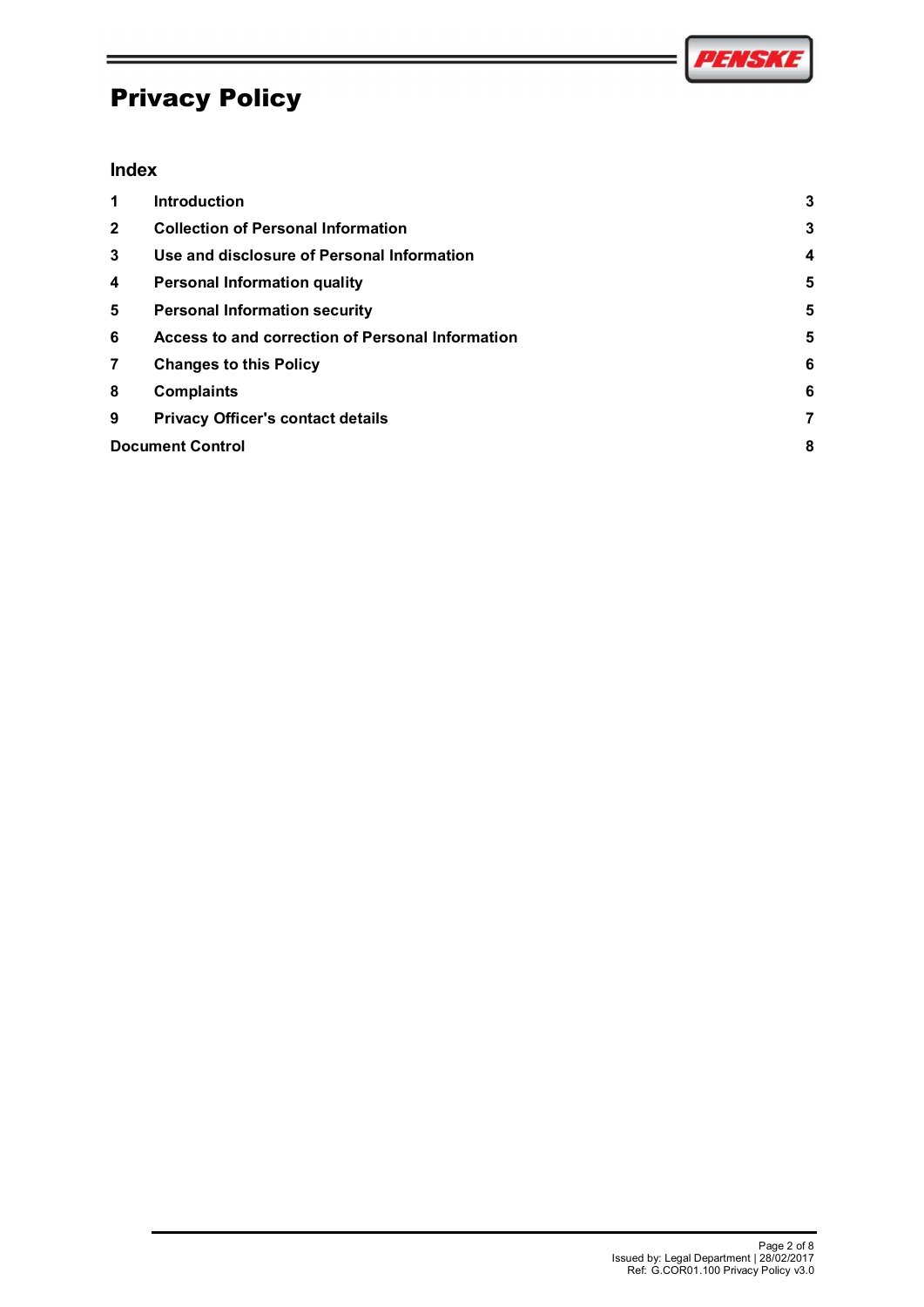

#### 1 Introduction

This Privacy Policy has been published to provide a clear outline of how and when personal information is collected, disclosed, used, stored and otherwise handled by Penske Transportation Group International Pty Ltd and its related companies in Australia and New Zealand ("Penske"). This Policy relates to personal information collected by any means and by any technology.

Penske treats the handling of your personal information seriously. To that end, Penske has systems and procedures in place to protect your privacy in relation to the handling of your personal information. Penske's objective is to handle personal information responsibly and provide you with some control over the way your personal information is handled.

Penske abides by applicable privacy principles, including those under the Privacy Act 1988 (Cth) in Australia, and the Privacy Act 1993 in New Zealand. Those principles relate to the collection, disclosure, use, and storage of personal information. Certain exemptions apply under these laws including, in Australia, in relation to employee records. Penske may rely on those exemptions despite this Policy. Further information about the privacy laws mentioned is available from the relevant Australian and New Zealand privacy regulators, whose details are set out in section 8 of this Policy. provide you with some control over the way your personal information is handled.<br>Penske abides by applicable privacy principles, including those under the Privacy Act 1988<br>(Clh) in Australia, and the Privacy Act 1993 in Ne

#### 2 Collection of Personal Information

- 2.1. Personal information is information or opinion from which an individual's identity may be reasonably ascertained. The nature of personal information collected by Penske generally includes an individual's name and contact details (including address, phone, fax and email).
- 2.2. Penske also collects other types of personal information from time to time (e.g. credit the purpose for which the personal information is being collected.
- the circumstances. However, in doing so, this may limit the manner in which Penske is able to assist or respond to you.
- 2.4. Penske requires all potentially successful job applicants to undergo a pre-employment medical examination and drug and alcohol screening prior to employment with Penske. Penske requires all personnel to undergo drug and alcohol screening during the course of their employment with Penske. Penske may require personnel and contractors to undergo a medical examination in relation to a Penske related workplace injury.
- 2.5. Penske does not collect personal information unless it is necessary for Penske to perform one or more of its functions and activities. On occasion, some of this personal information may be sensitive and Penske will only collect it with your consent or when required or authorised by law.
- 2.6. Penske will take reasonable steps to de-identify or destroy personal information when it is no longer required for such functions and activities.
- 2.7. Penske will generally collect personal information from you directly where reasonable and practical to do so. For example, Penske may collect personal information via telephone or letter, or when you provide a resume or enter into an agreement.
- 2.8. There may be other occasions when Penske sources personal information from another Penske company or an external third party, including public sources and the parties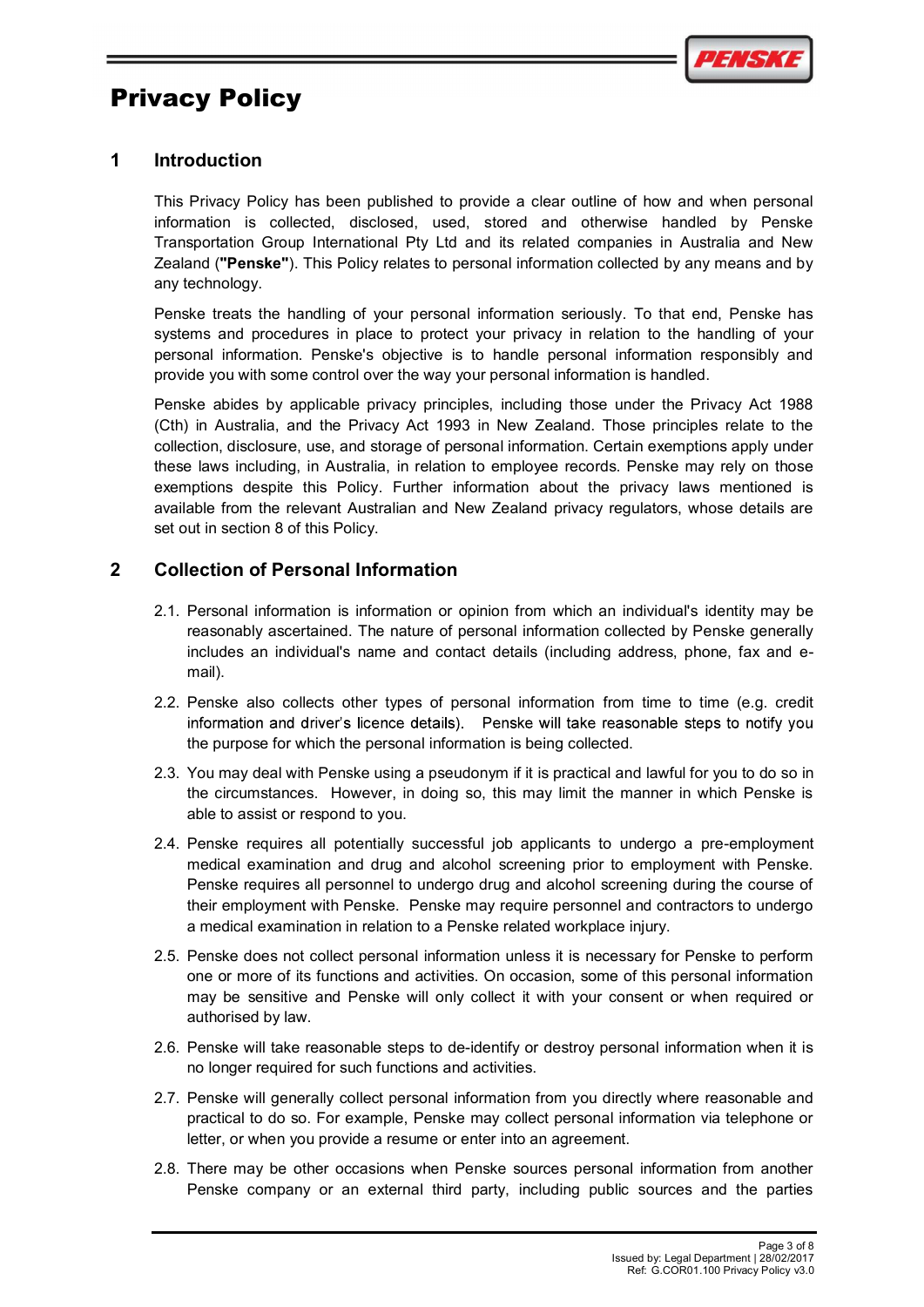

described below under 'Use and disclosure of Personal Information'. For example, Penske may collect personal information from credit agencies when establishing a credit account.

2.9. For security, training, dispute resolution and quality purposes Penske may monitor and record your communications with Penske (including email and telephone) and operate video surveillance devices in Penske's premises.

#### 3 Use and disclosure of Personal Information

- 3.1. Personal information provided to Penske may be shared with related companies associated with Penske.
- 3.2. Penske may use and disclose your personal information for the purpose for which the personal information was initially collected.
- 3.3. Penske may also use and disclose that personal information for a purpose related to the initial purpose of collection if that other purpose would be within your reasonable expectations.
- 3.4. Penske uses and discloses personal information for a range of purposes including internal auditing and administration, staff management, payroll, superannuation, health and safety, security, insurance (including worker's compensation), providing and improving our products and services, verifying identity, conducting market and workplace research, product warranties, marketing, managing complaints and claims, managing and investigating misconduct, conducting credit checks, protecting our lawful interests and the rights of third parties, adding your name to a contact list or helping us to identify business activities which may be of benefit or interest to you.
- 3.5. Penske may also use or disclose your personal information with your express or implied consent or where the use or disclosure is:
	- 3.5.1. required in order to investigate an unlawful activity;
	- 3.5.2. required by an enforcement body for investigative activities;
	- 3.5.3. necessary to prevent a serious and imminent threat to a person's life, health or safety, or to public health or safety; or
	- 3.5.4. otherwise required or authorised by law.
- 3.6. Penske may not be able to provide its services and perform its functions without your personal information. For example, Penske may not be able to contact you or make payments to you. Penske relies on its dealership network to provide goods and services to you, including warranty repairs and maintenance and without your personal information, Penske may not be able to provide and monitor warranty on such goods and services. As with most other businesses, Penske uses third party suppliers who are contracted to provide a range of services including insurance brokering, telecommunications, equipment supply, facilities maintenance, engineering, security, marketing and research, data processing, data analysis, information broking, credit reporting, online computing, printing, contact centre, legal, accounting, business consulting, auditing, archival, delivery, mailing, surveillance, investigation, payroll, superannuation, training, employee share scheme, staff benefits, travel and hospitality services. While personal information may be provided to our dealership network and these suppliers in order to enable them to perform the agreed tasks, Penske will make every effort to ensure that the dealers and suppliers handle the personal information in accordance with appropriate privacy and confidentiality principles. Penske may require such dealers and suppliers to provide privacy undertakings and enter confidentiality agreements.
- 3.7. Penske may disclose the personal information of its personnel to Penske's customers or prospective customers where appropriate; for example to facilitate the provision of our goods or meet our customers' regulatory or security obligations.
- 3.8. Penske aims to co-operate with government agencies and may disclose personal information where appropriate or in response to reasonable requests from such agencies including workers compensation insurer.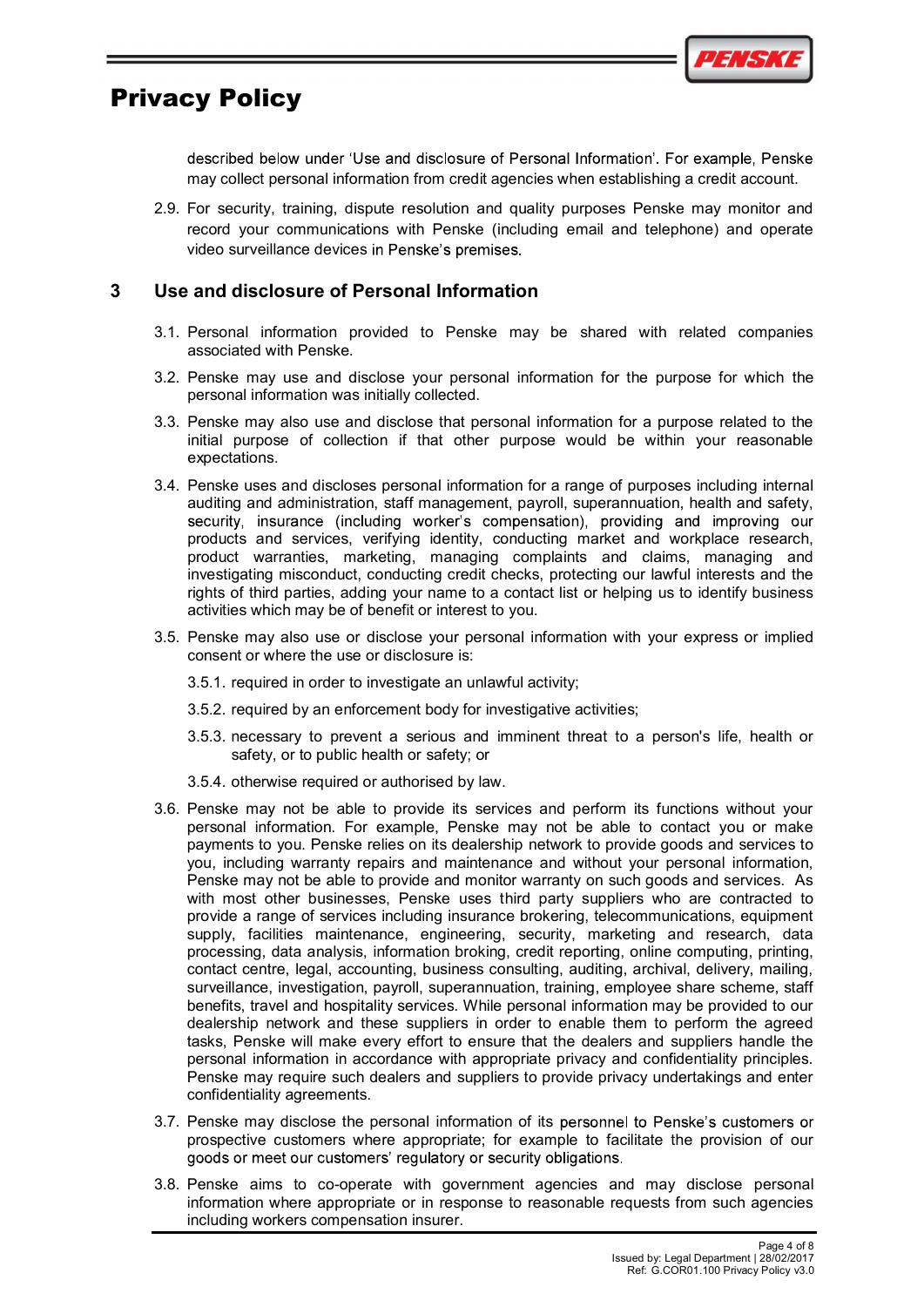

3.9. Some of the third parties to whom Penske may disclose personal information (including our suppliers, dealers and related companies) may be located in other countries overseas. In these circumstances, Penske will either obtain your express or implied consent, use reasonable endeavours to ensure that your personal information will receive protection similar to that which it would have if the information were in Australia or New Zealand (as applicable) or otherwise comply with relevant laws restricting cross-border disclosure of personal information.

#### 4 Personal Information quality

Penske's objective is to ensure that all personal information collected by Penske is accurate, complete, and up-to-date. To assist Penske in achieving its objective, please contact the Privacy Officer (details below) if any of your details change. Further, if you believe that the information Penske holds is not accurate, complete, or up-to-date, please contact the Privacy Officer in order to have the information corrected.

#### 5 Personal Information security

- 5.1. Penske is committed to keeping your personal information secure, and we will take reasonable precautions to protect your personal information from loss, misuse and interference, and from unauthorised access, disclosure and alteration.
- 5.2. Your personal information may be stored in hard copy documents or electronically on our software or systems.
- 5.3. Penske maintains physical security over its paper and electronic data stores, such as locks and security systems. Penske also maintains computer and network security using passwords to control and restrict access to authorised staff for approved purposes.

#### 6 Access to and correction of Personal Information

- 6.1. You may request access to the personal information Penske holds about you. You may request correction of personal information Penske holds about you.
- 6.2. The procedure for gaining access or seeking correction is as follows:
	- addressed to the Privacy Officer;
- mation Penske holds is not accurate, complete, or up-to-date, please contact the Privacy<br>
er in order to have the information corrected.<br> **Sonal Information security**<br>
Penske is committed to keeping your personal informati 6.2.2. In relation to access requests, you should provide as much detail as possible regarding the business entity, department or person to whom you believe your personal information has been provided, and when, and about the specific information you seek, as this will allow us to process your request faster;
	- 6.2.3. In relation to correction requests, you should provide as much detail as possible regarding the business entity, department or person to whom the information was provided, and when, and about the correction you seek, as this will allow us to process your request faster;
- 6.2.4. Penske will acknowledge your request within 14 days. Access will usually be granted within 14 days after acknowledging your request, or if it is more complicated, 21 days. Correction requests will be assessed within 14 after acknowledging your request but if the matter is complicated, 21 days. Penske will inform you if this timeframe is not achievable; Four may request access to the personal information Penske holds about you. You may request correction of personal information Penske holds about you. You may the procedure for gaining access or seeking correction is as fo
	- 6.2.5. You will be asked to verify your identity;
	- access is onerous or time consuming. Such a fee will cover staff costs involved in locating and collating information, and reproduction costs, and will not exceed legal maximums (if any);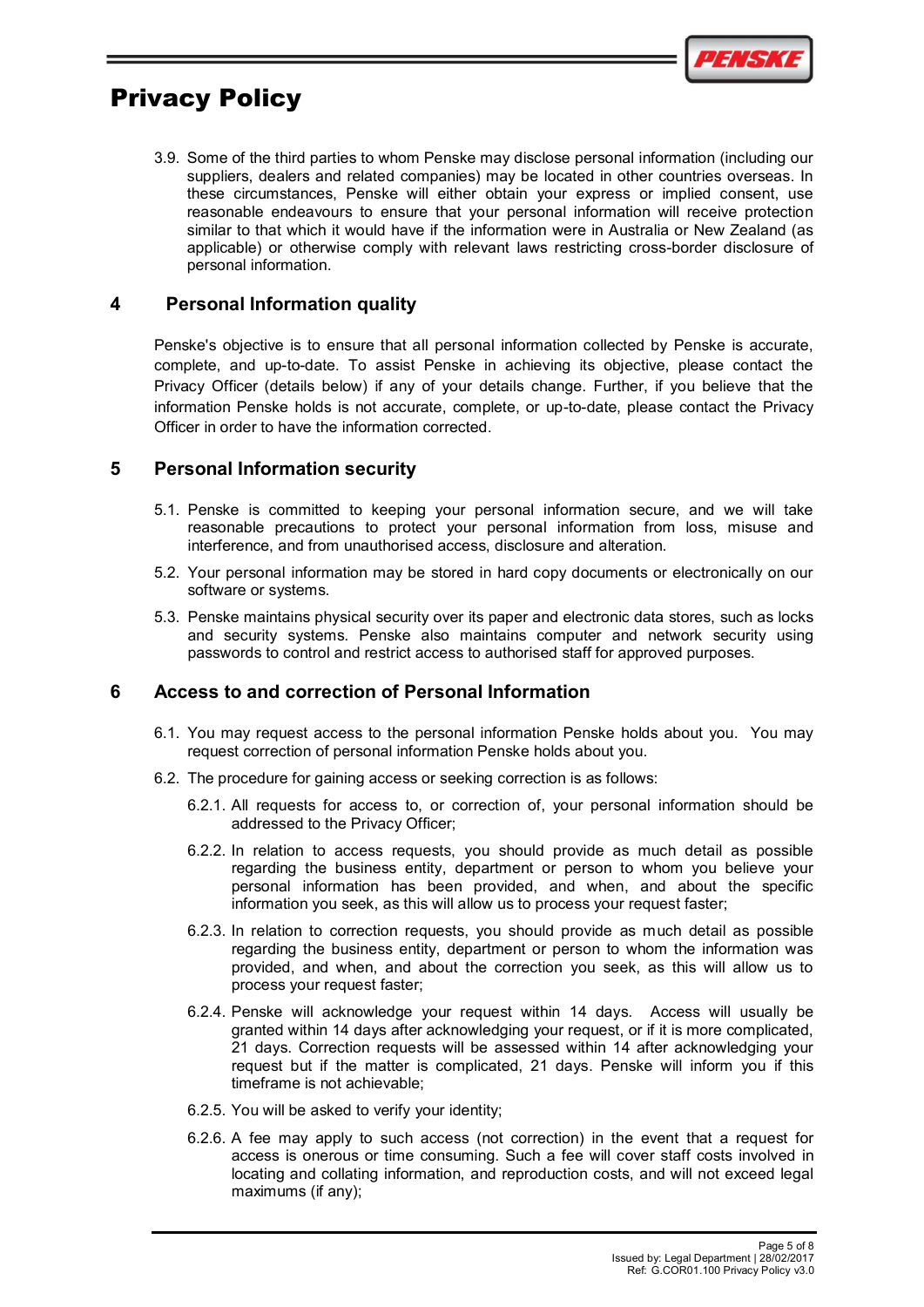

- 6.2.7. In relation to access requests, depending on the circumstances, you may be forwarded the information by mail or email, or you may be given the opportunity to personally inspect your records at the appropriate place; and
- 6.2.8. In relation to correction requests, where Penske refuses to correct your personal information, Penske will provide you with reasons in writing and you may make a complaint in accordance with the procedure in section 8. **EXAMET CONSTRANT CONSTRANT CONSTRANT CONSTRANT CONSTRANT CONSTRANT CONSTRANT CONSTRANT CONSTRANT CONSTRANT CONSTRANT CONSTRANT CONSTRANT CONSTRANT CONSTRANT CONSTRANT CONSTRANT CONSTRANT CONSTRANT CONSTRANT CONSTRANT CON** 6.2.7. In relation to access requests, depending on the circumstances, you may be forwarded the information by mail or email, or you may be given the opportunity to personally inspect your records at the appropriate place;
- 6.3. In some circumstances, we may not be in a position to provide access. Such circumstances include where:
	- 6.3.1. Access would create a serious threat to safety;
	- individuals;
	- 6.3.3. Denying access is required or authorised by law;
	- 6.3.4. The request is frivolous;
	- 6.3.5. Legal proceedings are underway or are anticipated and the information would not be available through the process of discovery in relation to those proceedings;
	- 6.3.6. Negotiations may be prejudiced by such access; or
	-
- 6.4. If Penske denies access to your personal information, we will provide you with reasons in writing.

#### 7 Changes to this Policy

Penske may change this Policy from time to time for any reason and will update the Policy accordingly.

#### 8 Complaints

If you believe that your privacy has been infringed then you are entitled to complain. All complaints should initially be in writing and directed to the Privacy Officer. Penske will respond to your complaint as soon as possible, within 14 days, to let you know who is responsible for managing your query. We will try to resolve the complaint within 30 days of receiving your query. When this is not possible we will contact you to provide an estimate of how long it will take to handle the complaint. Penske may change this Policy from time to time for any reason and will update the Policy<br>accordingly.<br>Complaints<br>If you believe that your privacy has been infringed then you are entitled to complain. All<br>of your complaint

If you believe Penske has not adequately dealt with your complaint, you may complain to the Privacy Commissioner whose contact details are as follows:

In Australia: In New Zealand Office of the Australian Information Commissioner Privacy Commissioner GPO Box 5218 **PO Box 466** Sydney NSW 2001 **AUCKLAND NZ 1140** + 61 2 9284 9749 (09) 302 8655 or 0800 803 909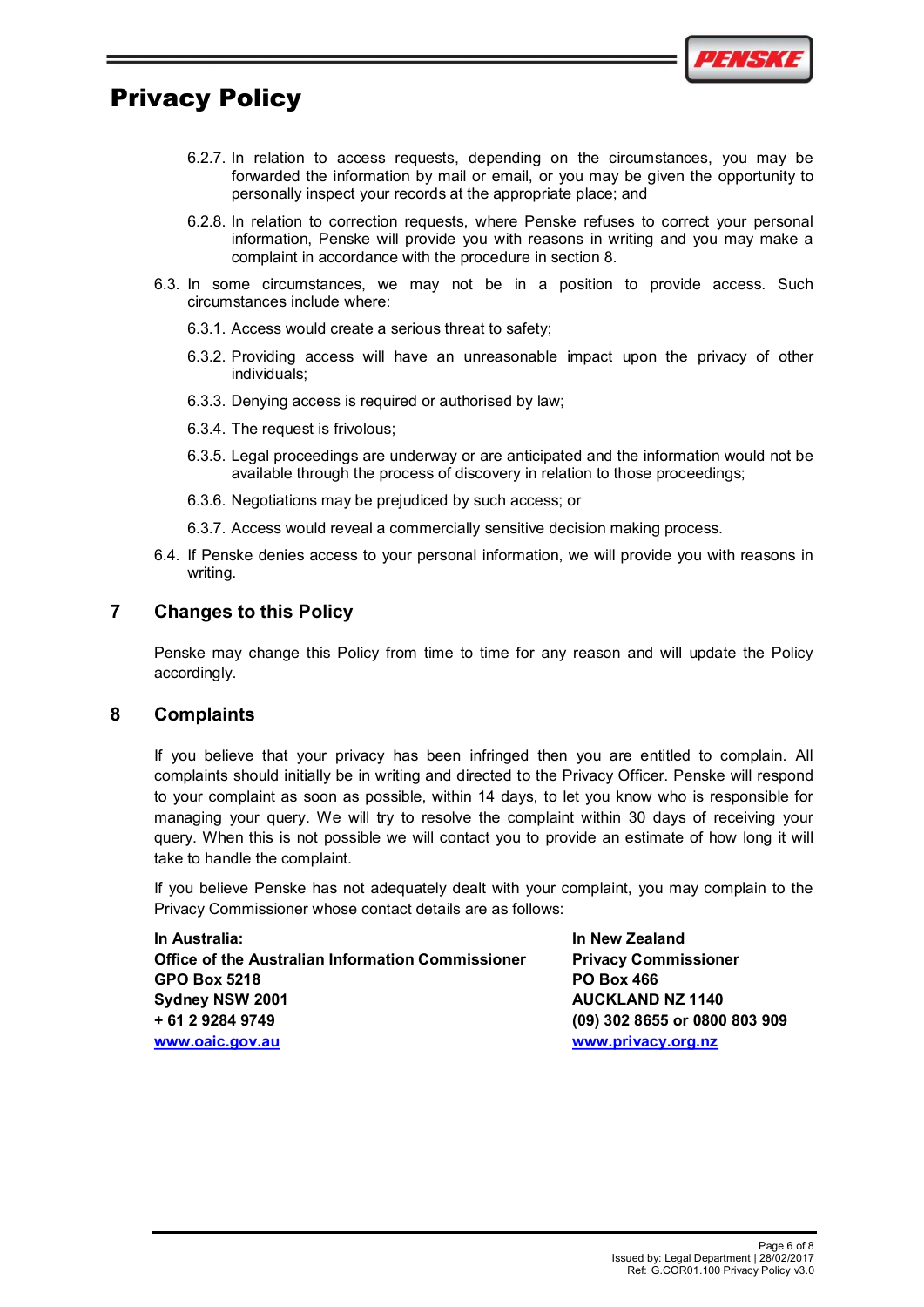

#### 9 Privacy Officer's contact details

Please address all written correspondence to:

"Private and Confidential" Tanya Myint Privacy Officer Penske Transportation Group International 72 Formation Street Wacol, QLD 4076 Email: privacy@westernstar.com.au